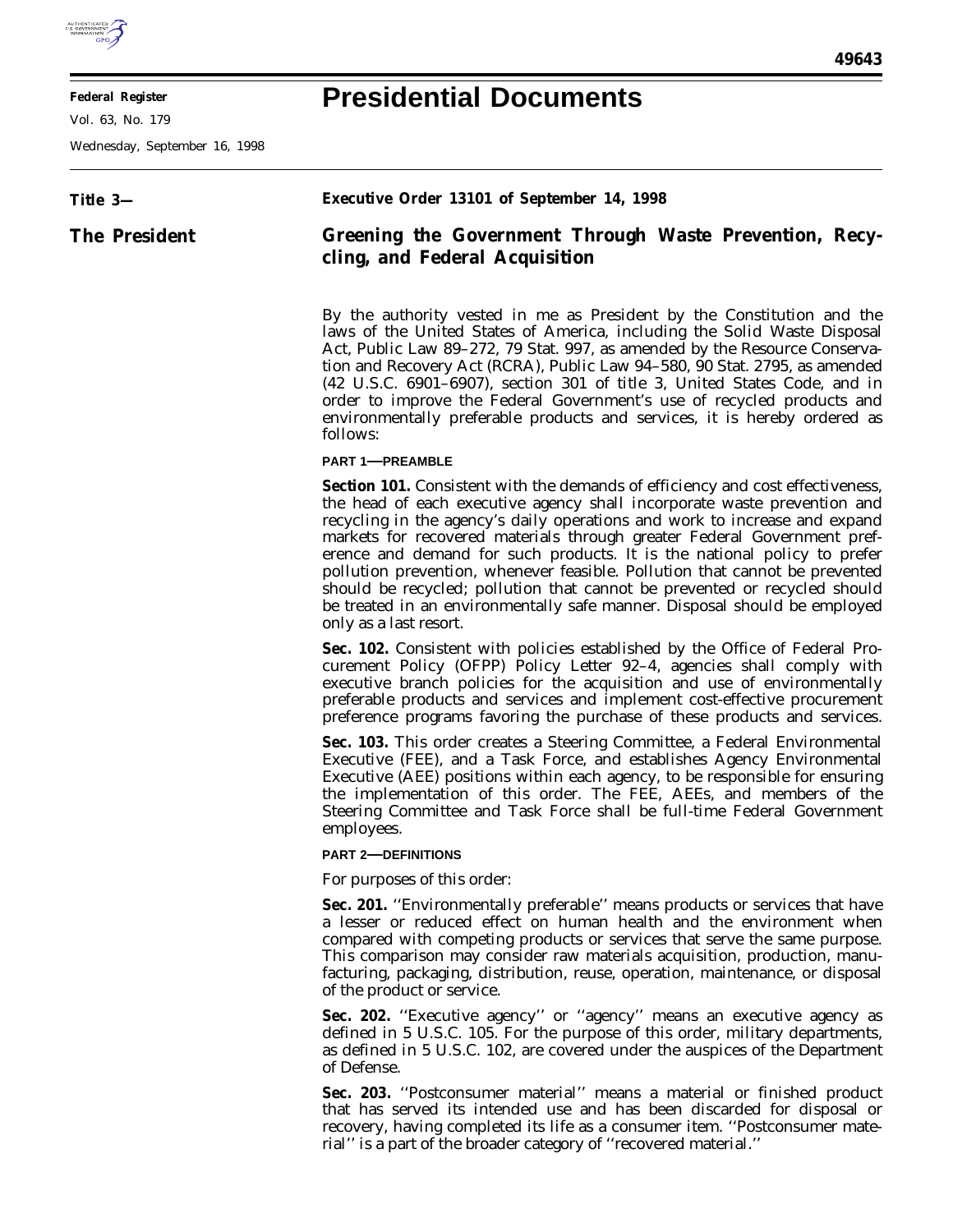**Sec. 204.** ''Acquisition'' means the acquiring by contract with appropriated funds for supplies or services (including construction) by and for the use of the Federal Government through purchase or lease, whether the supplies or services are already in existence or must be created, developed, demonstrated, and evaluated. Acquisition begins at the point when agency needs are established and includes the description of requirements to satisfy agency needs, solicitation and selection of sources, award of contracts, contract financing, contract performance, contract administration, and those technical and management functions directly related to the process of fulfilling agency needs by contract.

**Sec. 205.** ''Recovered materials'' means waste materials and by-products that have been recovered or diverted from solid waste, but such term does not include those materials and by-products generated from, and commonly reused within, an original manufacturing process (42 U.S.C. 6903 (19)).

**Sec. 206.** ''Recyclability'' means the ability of a product or material to be recovered from, or otherwise diverted from, the solid waste stream for the purpose of recycling.

**Sec. 207.** "Recycling" means the series of activities, including collection, separation, and processing, by which products or other materials are recovered from the solid waste stream for use in the form of raw materials in the manufacture of new products other than fuel for producing heat or power by combustion.

**Sec. 208.** ''Waste prevention'' means any change in the design, manufacturing, purchase, or use of materials or products (including packaging) to reduce their amount or toxicity before they are discarded. Waste prevention also refers to the reuse of products or materials.

**Sec. 209.** ''Waste reduction'' means preventing or decreasing the amount of waste being generated through waste prevention, recycling, or purchasing recycled and environmentally preferable products.

Sec. 210. "Life cycle cost" means the amortized annual cost of a product, including capital costs, installation costs, operating costs, maintenance costs, and disposal costs discounted over the lifetime of the product.

Sec. 211. "Life cycle assessment" means the comprehensive examination of a product's environmental and economic aspects and potential impacts throughout its lifetime, including raw material extraction, transportation, manufacturing, use, and disposal.

**Sec. 212.** ''Pollution prevention'' means ''source reduction'' as defined in the Pollution Prevention Act of 1990 (42 U.S.C. 13102), and other practices that reduce or eliminate the creation of pollutants through: (a) increased efficiency in the use of raw materials, energy, water, or other resources; or (b) protection of natural resources by conservation.

**Sec. 213.** ''Biobased product'' means a commercial or industrial product (other than food or feed) that utilizes biological products or renewable domestic agricultural (plant, animal, and marine) or forestry materials.

**Sec. 214.** "Major procuring agencies" shall include any executive agency that procures over \$50 million per year of goods and services.

## **PART 3—THE ROLES AND DUTIES OF THE STEERING COMMITTEE, FEDERAL ENVIRON-MENTAL EXECUTIVE, TASK FORCE, AND AGENCY ENVIRONMENTAL EXECUTIVES**

**Sec. 301.** Committees, Executives, and Task Force. (a) Steering Committee. There is hereby established a Steering Committee on Greening the Government through Waste Prevention and Recycling (''Steering Committee''). The Steering Committee shall be composed of the Chair of the Council on Environmental Quality (CEQ), the Federal Environmental Executive (FEE), and the Administrator for Federal Procurement Policy (OFPP). The Steering Committee, which shall be chaired by the Chair of the CEQ, is directed to charter a Task Force to facilitate implementation of this order, and shall provide the Task Force with policy direction in such implementation.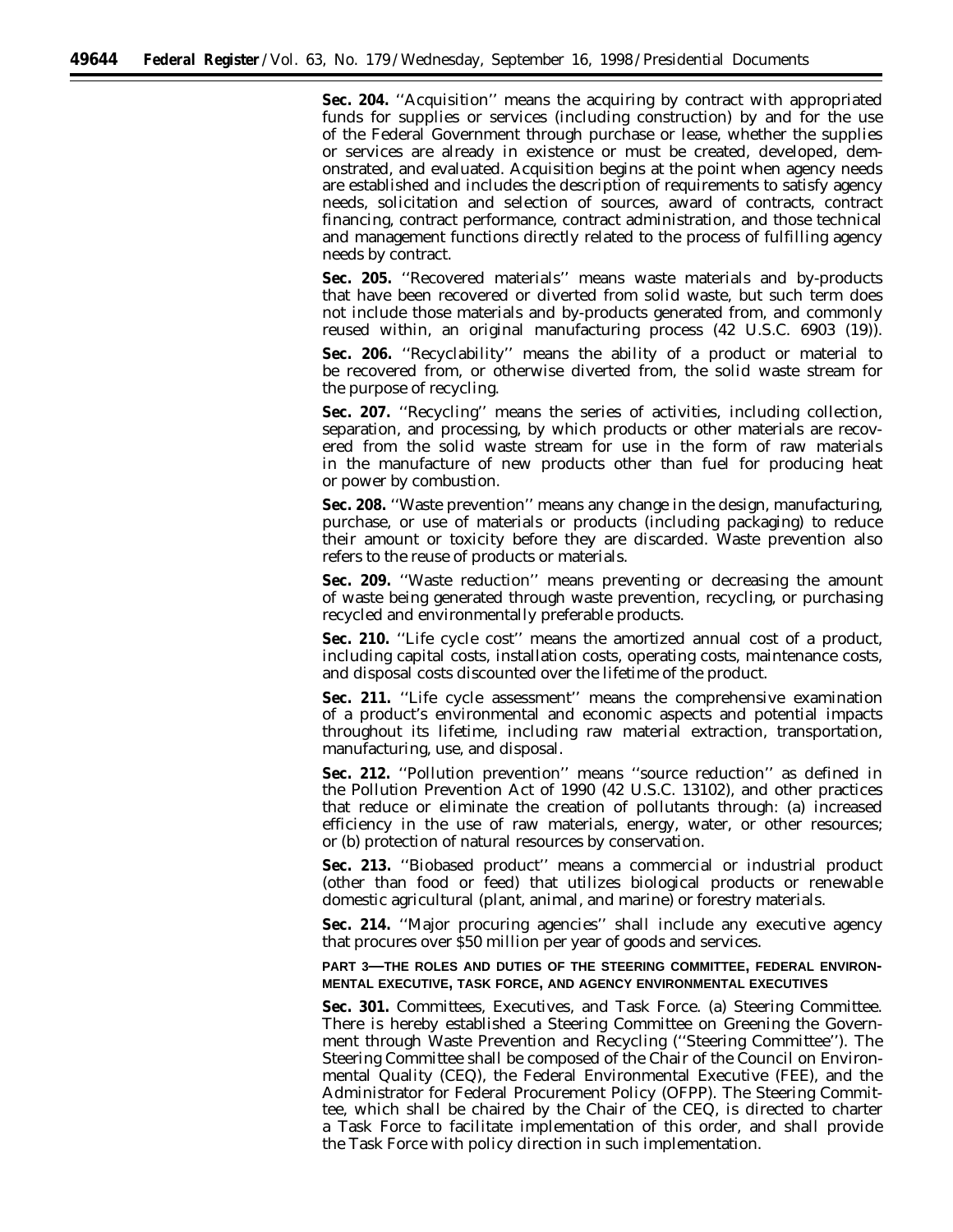(b) Federal Environmental Executive. A Federal Environmental Executive, Environmental Protection Agency, shall be designated by the President. The FEE shall chair the Task Force described in subsection (c), take all actions necessary to ensure that the agencies comply with the requirements of this order, and generate a biennial report to the President.

(c) Task Force. The Steering Committee shall charter a Task Force on Greening the Government through Waste Prevention and Recycling (''Task Force''), which shall be chaired by the FEE and composed of staff from the major procuring agencies. The Steering Committee, in consultation with the agencies, shall determine the necessary staffing and resources for the Task Force. The major procuring agencies shall provide, to the extent practicable and permitted by law, resources and support to the Task Force and the FEE, upon request from the Steering Committee. The Task Force shall have the duty of assisting the FEE and the agencies in implementing this order, subject to policy direction provided by the Steering Committee. The Task Force shall report through the FEE to the Chair of the Steering Committee.

(d) Agency Environmental Executives (AEEs). Within 90 days after the date of this order, the head of each major procuring agency shall designate an AEE from among his or her staff, who serves at a level no lower than the Assistant Secretary level or equivalent, and shall notify the Chair of CEQ and the FEE of such designation.

**Sec. 302.** Duties. (a) The Federal Environmental Executive. The FEE, working through the Task Force, and in consultation with the AEEs, shall:

(1) Develop a Government-wide Waste Prevention and Recycling Strategic Plan (''Strategic Plan'') to further implement this order. The Strategic Plan should be initially developed within 180 days of the date of this order and revised as necessary thereafter. The Strategic Plan should include, but is not limited to, the following elements:

(a) direction and initiatives for acquisition of recycled and recyclable products and environmentally preferable products and services;

(b) development of affirmative procurement programs;

(c) review and revision of standards and product specifications;

(d) assessment and evaluation of compliance;

(e) reporting requirements;

(f) outreach programs to promote adoption of practices endorsed in this order; and

(g) development and implementation of new technologies that are of environmental significance.

(2) Prepare a biennial report to the President on the actions taken by the agencies to comply with this order. The report also may incorporate information from existing agency reports regarding Government-wide progress in implementing the following Executive Orders: 12843, Procurement Requirements and Policies for Federal Agencies for Ozone Depleting Substances; 13031, Federal Alternative Fueled Vehicle Leadership; 12845, Requiring Agencies to Purchase Energy Efficient Computer Equipment; 12856, Federal Compliance with Right-to-Know Laws and Pollution Prevention Requirements; 12902, Energy Efficiency and Water Conservation at Federal Facilities; and 12969, Federal Acquisition and Community Right-to-Know.

(3) In coordination with the Office of Federal Procurement Policy, the Environmental Protection Agency (EPA), the General Services Administration (GSA), and the Department of Agriculture (USDA), convene a group of acquisition/procurement managers and environmental State, and local government managers to work with State and local governments to improve the Federal, State, and local governments' use of recycled products and environmentally preferable products and services.

(4) Coordinate appropriate Government-wide education and training programs for agencies.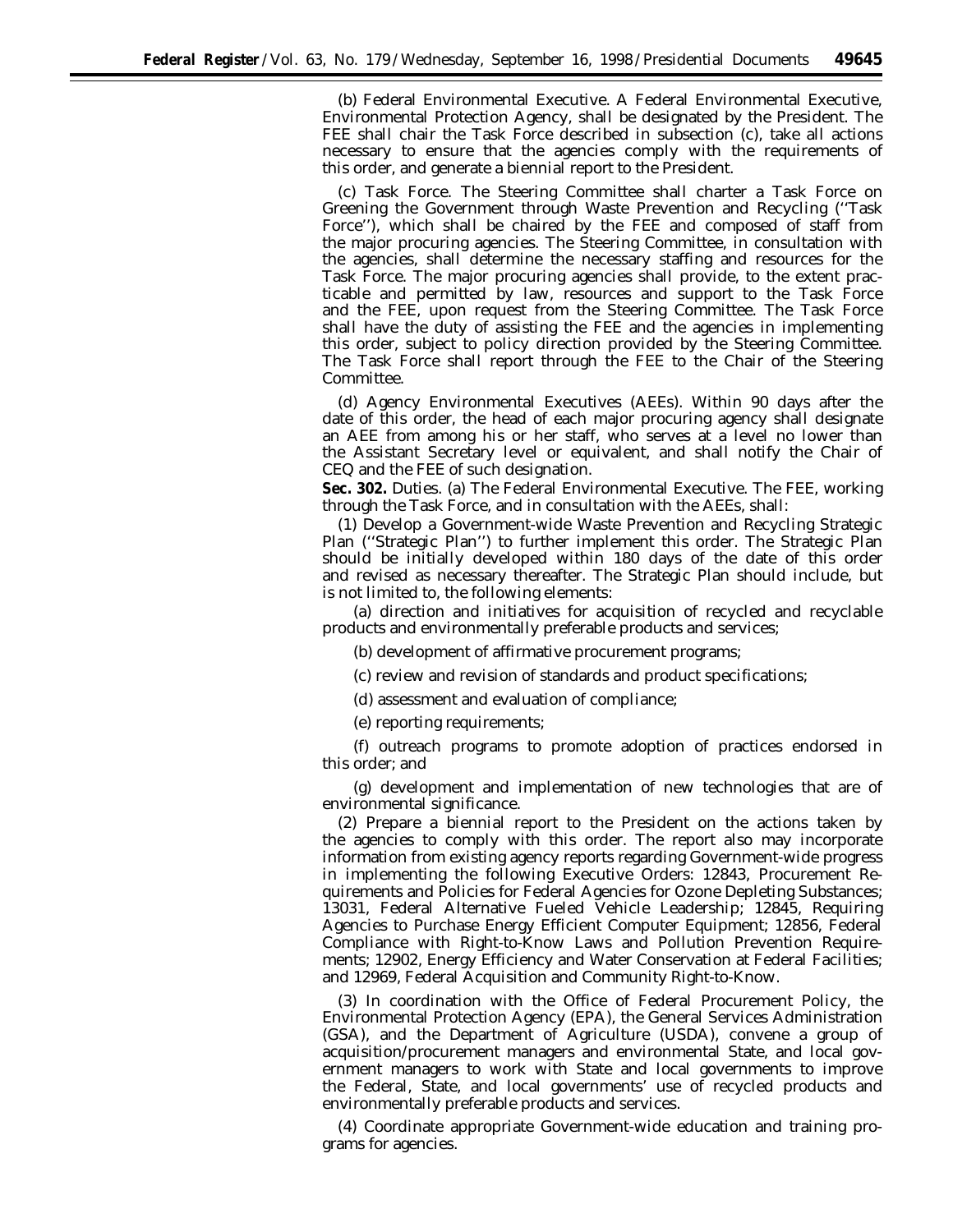(5) Establish committees and work groups, as needed, to identify, assess, and recommend actions to be taken to fulfill the goals, responsibilities, and initiatives of the FEE. As these committees and work groups are created, agencies are requested to designate appropriate personnel in the areas of procurement and acquisition, standards and specifications, electronic commerce, facilities management, pollution prevention, waste prevention, recycling, and others as needed to staff and work on these initiatives. An initial group shall be established to develop recommendations for tracking and reporting requirements, taking into account the costs and benefits of such tracking and reporting. The Steering Committee shall consult with the AEEs before approving these recommendations.

(b) Agency Environmental Executives. The AEEs shall:

(1) translate the Government-wide Strategic Plan into specific agency and service plans;

(2) implement the specific agency and service plans;

(3) report to the FEE on the progress of plan implementation;

(4) work with the FEE and the Task Force in furthering implementation of this order; and

(5) track agencies' purchases of EPA-designated guideline items and report agencies' purchases of such guideline items to the FEE per the recommendations developed in subsection  $302(a)(5)$  of this order. Agency acquisition and procurement personnel shall justify in writing to the file and to the AEE the rationale for not purchasing such items, above the micropurchase threshold (as set out in the Office of Federal Procurement Policy Act at 41 U.S.C. 428), and submit a plan and timetable for increasing agency purchases of the designated item(s).

(6) one year after a product is placed on the USDA Biobased Products List, estimate agencies' purchases of products on the list and report agencies' estimated purchases of such products to the Secretary of Agriculture.

# **PART 4—ACQUISITION PLANNING, AFFIRMATIVE PROCUREMENT PROGRAMS, AND FED-ERAL FACILITY COMPLIANCE**

**Sec. 401.** Acquisition Planning. In developing plans, drawings, work statements, specifications, or other product descriptions, agencies shall consider, as appropriate, a broad range of factors including: elimination of virgin material requirements; use of biobased products; use of recovered materials; reuse of product; life cycle cost; recyclability; use of environmentally preferable products; waste prevention (including toxicity reduction or elimination); and ultimate disposal. These factors should be considered in acquisition planning for all procurement and in the evaluation and award of contracts, as appropriate. Program and acquisition managers should take an active role in these activities.

**Sec. 402.** Affirmative Procurement Programs. (a) The head of each executive agency shall develop and implement affirmative procurement programs in accordance with section 6002 of RCRA (42 U.S.C. 6962) and this order and consider use of the procurement tools and methods described in 7 U.S.C. 5909. Agencies shall ensure that responsibilities for preparation, implementation, and monitoring of affirmative procurement programs are shared between the program personnel and acquisition and procurement personnel. For the purposes of all purchases made pursuant to this order, EPA, in consultation with such other executive agencies as appropriate, shall endeavor to maximize environmental benefits, consistent with price, performance, and availability considerations, and constraints imposed by law, and shall adjust solicitation guidelines as necessary in order to accomplish this goal.

(b) Agencies shall establish affirmative procurement programs for all EPAdesignated guideline items purchased by their agency. For newly designated items, agencies shall revise their internal programs within 1 year from the date the EPA designated the new items.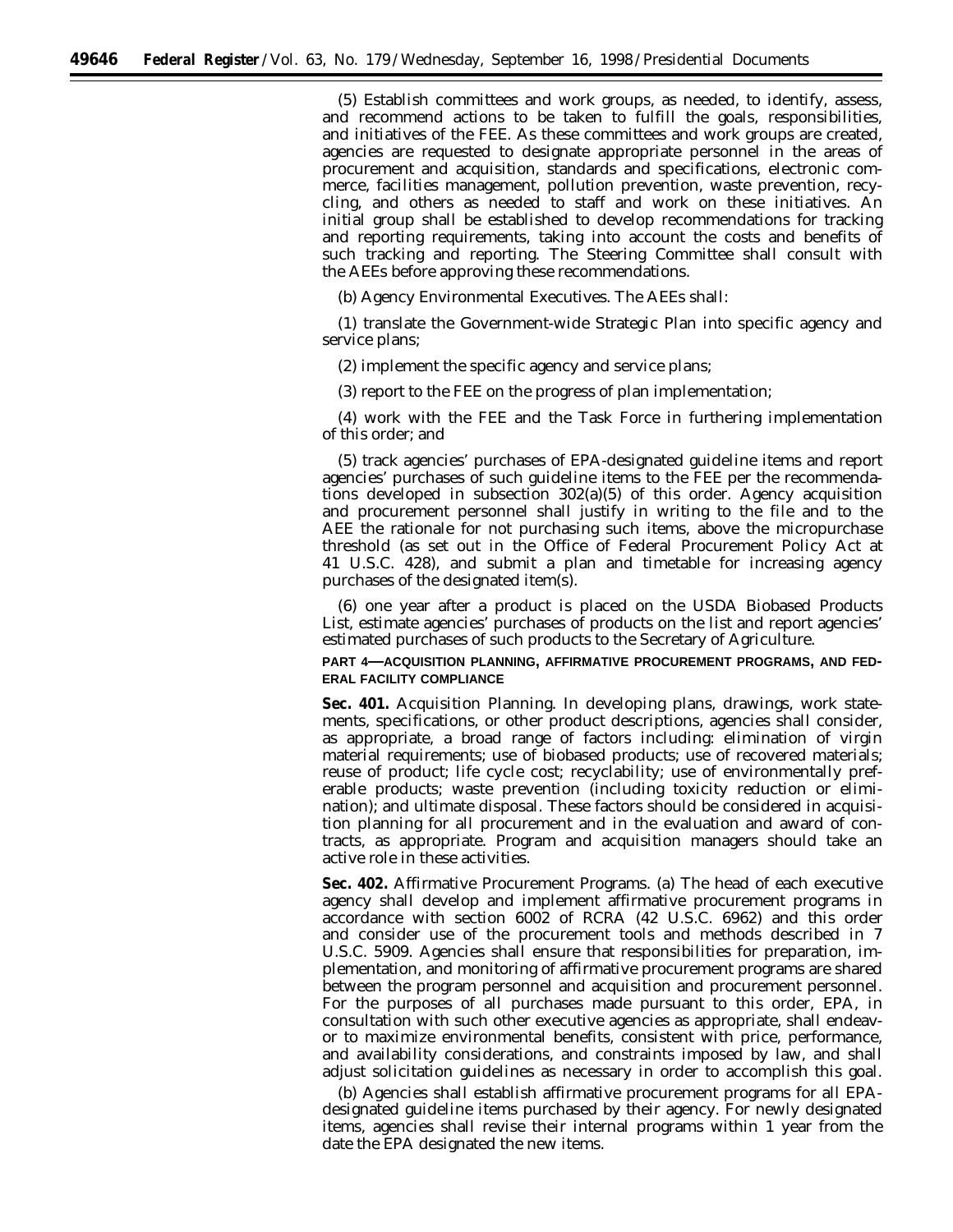(c) Exclusive of the biobased products described in section 504, for the EPA-designated guideline items, which are contained in 40 CFR part 247, and for all future designated guideline items, agencies shall ensure that their affirmative procurement programs require 100 percent of their purchases of products to meet or exceed the EPA guideline unless written justification is provided that a product is not available competitively within a reasonable time frame, does not meet appropriate performance standards, or is only available at an unreasonable price. Written justification is not required for purchases below the micropurchase threshold. For micropurchases, agencies shall provide guidance regarding purchase of EPA-designated guideline items. This guidance should encourage consideration of aggregating purchases when this method would promote economy and efficiency.

(d) Within 90 days after the date of this order, the head of each executive agency that has not implemented an affirmative procurement program shall ensure that the affirmative procurement program has been established and is being implemented to the maximum extent practicable.

**Sec. 403**. Federal Facility Compliance. (a) Within 6 months of the date of this order, the Administrator of the EPA shall, in consultation with the Federal Environmental Executive, prepare guidance for use in determining Federal facility compliance with section 6002 of RCRA and the related requirements of this order.

(b) EPA inspections of Federal facilities conducted pursuant to RCRA and the Federal Facility Compliance Act and EPA ''multi-media'' inspections carried out at Federal facilities will include, where appropriate, evaluation of facility compliance with section 6002 of RCRA and any implementing guidance.

(c) Where inspections of Federal facilities are carried out by authorized States pursuant to RCRA and the Federal Facility Compliance Act, the Administrator of the EPA will encourage those States to include evaluation of facility compliance with section 6002 of RCRA in light of EPA guidance prepared pursuant to subsection (a), where appropriate, similar to inspections performed by the EPA. The EPA may provide information and technical assistance to the States to enable them to include such considerations in their inspection.

(d) The EPA shall report annually to the Federal Environmental Executive on the results of inspections performed by the EPA to determine Federal facility compliance with section 6002 of RCRA not later than February 1st for those inspections conducted during the previous fiscal year.

#### **PART 5—STANDARDS, SPECIFICATIONS, AND DESIGNATION OF ITEMS**

**Sec. 501.** Specifications, Product Descriptions, and Standards. When developing, reviewing, or revising Federal and military specifications, product descriptions (including commercial item descriptions), and standards, executive agencies shall consider recovered materials and any environmentally preferable purchasing criteria developed by the EPA, and ensure the criteria are complied with in developing or revising standards. Agencies shall report annually to the FEE on their compliance with this section for incorporation into the biennial report to the President referred to in section  $302(a)(2)$ of this order. (a) If an inconsistency with section 6002 of RCRA or this order is identified in a specification, standard, or product description, the FEE shall request that the Environmental Executive of the pertinent agency advise the FEE as to why the specification cannot be revised or submit a plan for revising it within 60 days.

(b) If an agency is able to revise an inconsistent specification but cannot do so within 60 days, it is the responsibility of that AEE to monitor and implement the plan for revising it.

**Sec. 502.** Designation of Items that Contain Recovered Materials. In order to expedite the process of designating items that are or can be made with recovered materials, the EPA shall use the following process for designating these items in accordance with section 6002(e) of RCRA. (a) The EPA shall designate items that are or can be made with recovered material, by promul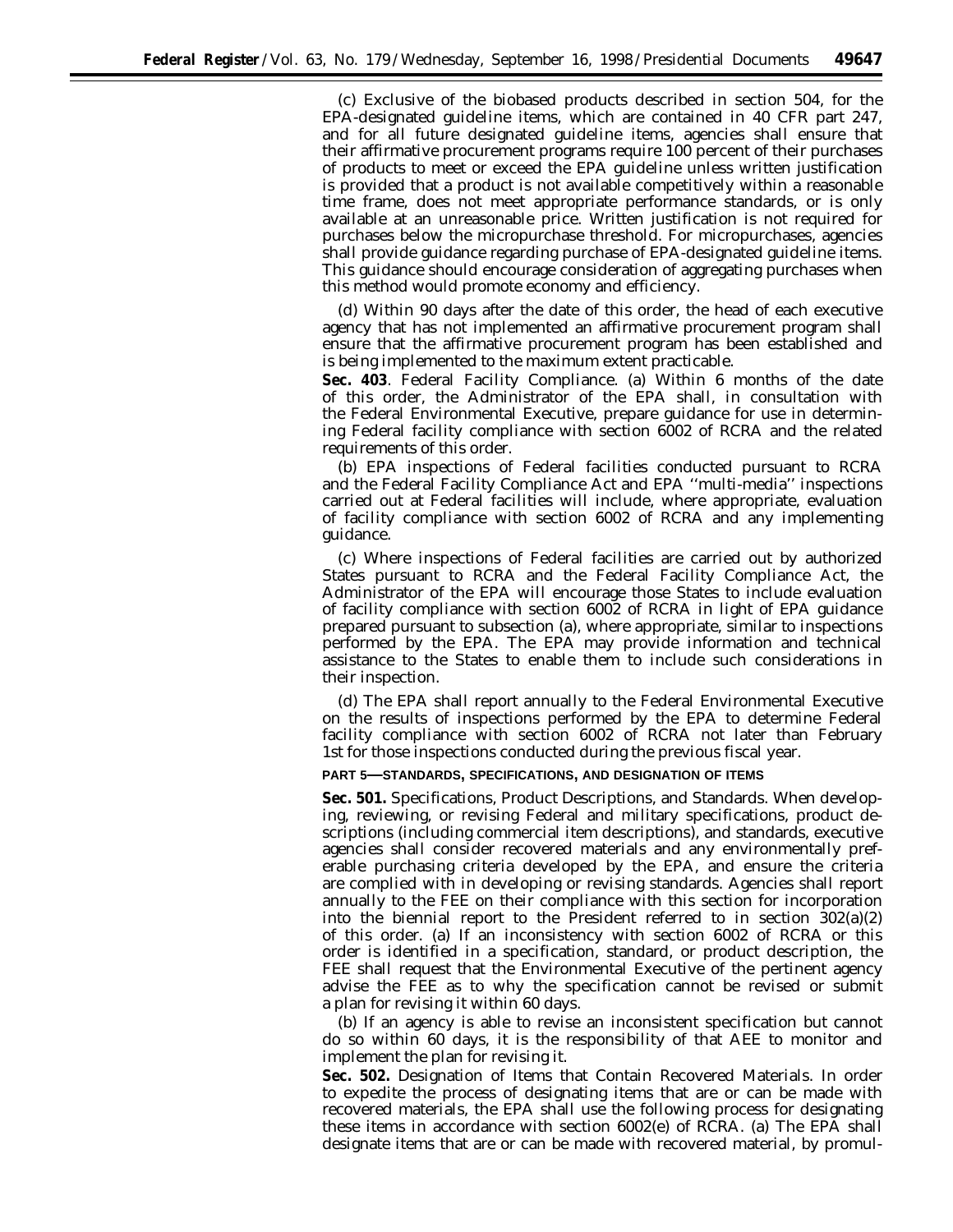gating amendments to the Comprehensive Procurement Guideline (CPG). The CPG shall be updated every 2 years or as appropriate after an opportunity for public comment.

(b) Concurrent with the issuance of the CPG, the EPA shall publish for comment in the **Federal Register** Recovered Materials Advisory Notices that present the range of recovered materials content levels within which the designated items are currently available. These levels shall be updated periodically, after opportunity for public comment, to reflect changes in market conditions.

(c) Once items containing recovered materials have been designated by the EPA in the CPG, agencies shall modify their affirmative procurement programs to require that, to the maximum extent practicable, their purchases of products meet or exceed the EPA guidelines unless written justification is provided that a product is not available competitively, not available within a reasonable time frame, does not meet appropriate performance standards, or is only available at an unreasonable price.

**Sec. 503.** Guidance on Acquisition of Environmentally Preferable Products and Services. (a) The EPA shall develop guidance within 90 days from the date of this order to address environmentally preferable purchasing. The guidance may be based on the EPA's September 1995 Proposed Guidance on the Acquisition of Environmentally Preferable Products and Services and comments received thereon. The guidance should be designed for Government-wide use and targeted towards products and services that have the most effect. The guidance may also address the issues of use of the technical expertise of nongovernmental entities and tools such as life cycle assessment in decisions on environmentally preferable purchasing. The EPA shall update this guidance every 2 years, or as appropriate.

(b) Agencies are encouraged to immediately test and evaluate the principles and concepts contained in the EPA's Guidance on the Acquisition of Environmentally Preferable Products and Services through pilot projects to provide practical information to the EPA for further updating of the guidance. Specifically:

(1) These pilot projects shall be focused around those product and service categories, including printing, that have wide use within the Federal Government. Priorities regarding which product and service categories to pilot shall be developed by the individual agencies and the EPA, in consultation with the OFPP, the FEE, and the appropriate agency procurement executives. Any policy disagreements shall be resolved by the Steering Committee.

(2) Agencies are encouraged to use all of the options available to them to determine the environmentally preferable attributes of products and services in their pilot and demonstration projects, including the use of technical expertise of nongovernmental entities such as labeling, certification, or standards-developing organizations, as well as using the expertise of the National Institute of Standards and Technology.

(3) Upon request and to the extent practicable, the EPA shall assist executive agencies in designing, implementing, and documenting the results of these pilot and demonstration projects.

(4) The EPA, in coordination with other executive agencies, shall develop a database of information about these projects, including, but not limited to, the number and status of pilot projects, examples of agencies' policy directives, revisions to specifications, solicitation procedures, and grant/ contract policies that facilitate adoption of environmentally preferable purchasing practices, to be integrated on a commonly available electronic medium (e.g., Internet Web site). These data are to be reported to the FEE.

(c) Executive agencies shall use the principles and concepts in the EPA Guidance on Acquisition of Environmentally Preferable Products and Services, in addition to the lessons from the pilot and demonstration projects, to the maximum extent practicable, in identifying and purchasing environ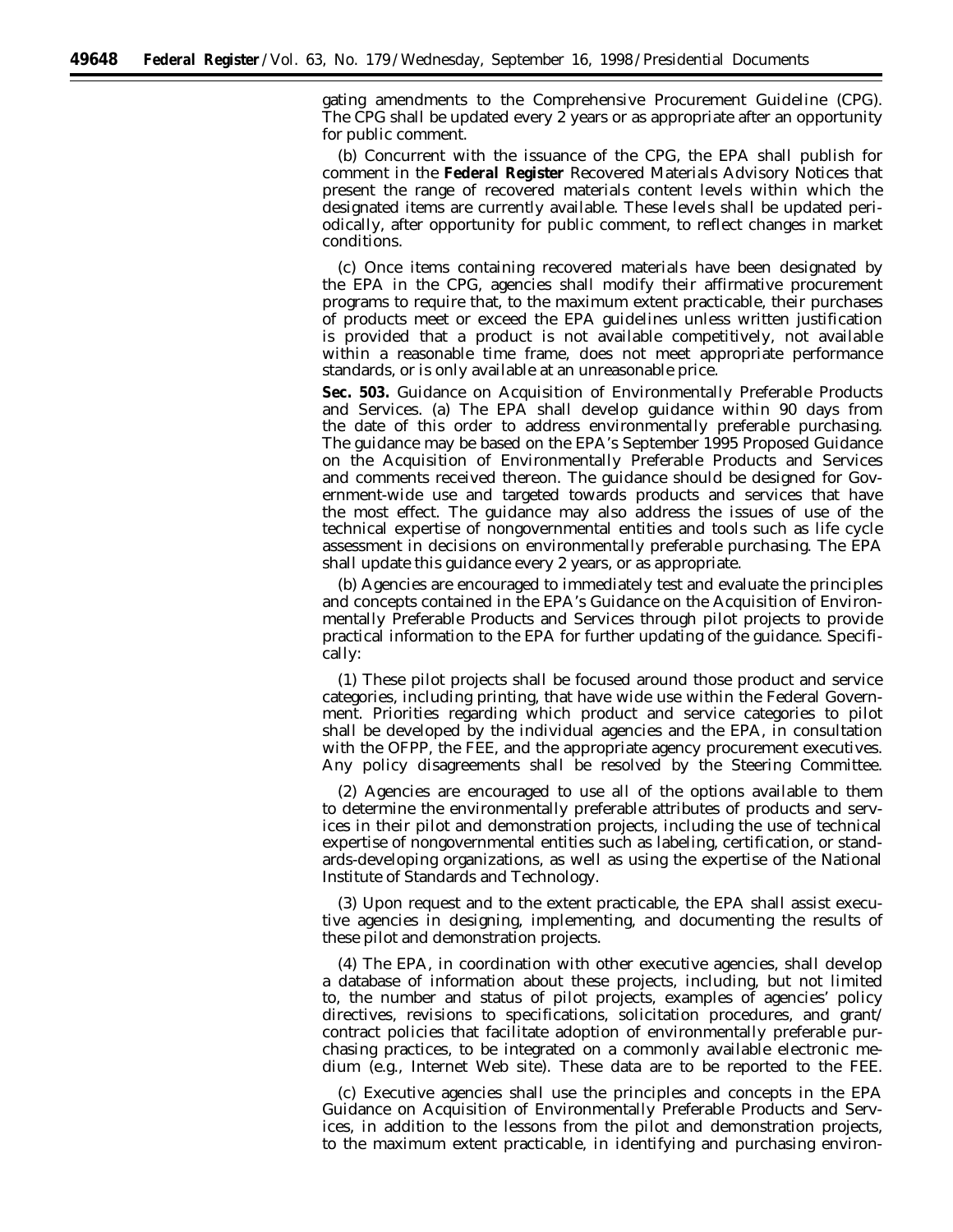mentally preferable products and services and shall modify their procurement programs as appropriate.

**Sec. 504.** Designation of Biobased Items by the USDA. The USDA Biobased Products Coordination Council shall, in consultation with the FEE, issue a Biobased Products List. (a) The Biobased Products List shall be published in the **Federal Register** by the USDA within 180 days after the date of this order and shall be updated biannually after publication to include additional items.

(b) Once the Biobased Products List has been published, agencies are encouraged to modify their affirmative procurement program to give consideration to those products.

**Sec. 505.** Minimum Content Standard for Printing and Writing Paper. Executive agency heads shall ensure that their agencies meet or exceed the following minimum materials content standards when purchasing or causing the purchase of printing and writing paper: (a) For high speed copier paper, offset paper, forms bond, computer printout paper, carbonless paper, file folders, white wove envelopes, writing and office paper, book paper, cotton fiber paper, and cover stock, the minimum content standard shall be no less than 30 percent postconsumer materials beginning December 31, 1998. If paper containing 30 percent postconsumer material is not reasonably available, does not meet reasonable performance requirements, or is only available at an unreasonable price, then the agency shall purchase paper containing no less than 20 percent postconsumer material. The Steering Committee, in consultation with the AEEs, may revise these levels if necessary.

(b) As an alternative to meeting the standards in sections 505(a), for all printing and writing papers, the minimum content standard shall be no less than 50 percent recovered materials that are a waste material byproduct of a finished product other than a paper or textile product that would otherwise be disposed of in a landfill, as determined by the State in which the facility is located.

(c) Effective January 1, 1999, no executive branch agency shall purchase, sell, or arrange for the purchase of, printing and writing paper that fails to meet the minimum requirements of this section.

**Sec. 506.** Revision of Brightness Specifications and Standards. The GSA and other executive agencies are directed to identify, evaluate, and revise or eliminate any standards or specifications unrelated to performance that present barriers to the purchase of paper or paper products made by production processes that minimize emissions of harmful byproducts. This evaluation shall include a review of unnecessary brightness and stock clause provisions, such as lignin content and chemical pulp requirements. The GSA shall complete the review and revision of such specifications within 6 months after the date of this order, and shall consult closely with the Joint Committee on Printing during such process. The GSA shall also compile any information or market studies that may be necessary to accomplish the objectives of this provision.

**Sec. 507.** Procurement of Re-refined Lubricating Oil and Retread Tires. (a) Agencies shall implement the EPA procurement guidelines for re-refined lubricating oil and retread tires. Fleet and commodity managers shall take immediate steps, as appropriate, to procure these items in accordance with section 6002 of RCRA. This provision does not preclude the acquisition of biobased (e.g., vegetable) oils.

(b) The FEE shall work to educate executive agencies about the new Department of Defense Cooperative Tire Qualification Program, including the Cooperative Approval Tire List and Cooperative Plant Qualification Program, as they apply to retread tires.

#### **PART 6—AGENCY GOALS AND REPORTING REQUIREMENTS**

**Sec. 601.** Agency Goals. (a)(1) Each agency shall establish either a goal for solid waste prevention and a goal for recycling or a goal for solid waste diversion to be achieved by January 1, 2000. Each agency shall further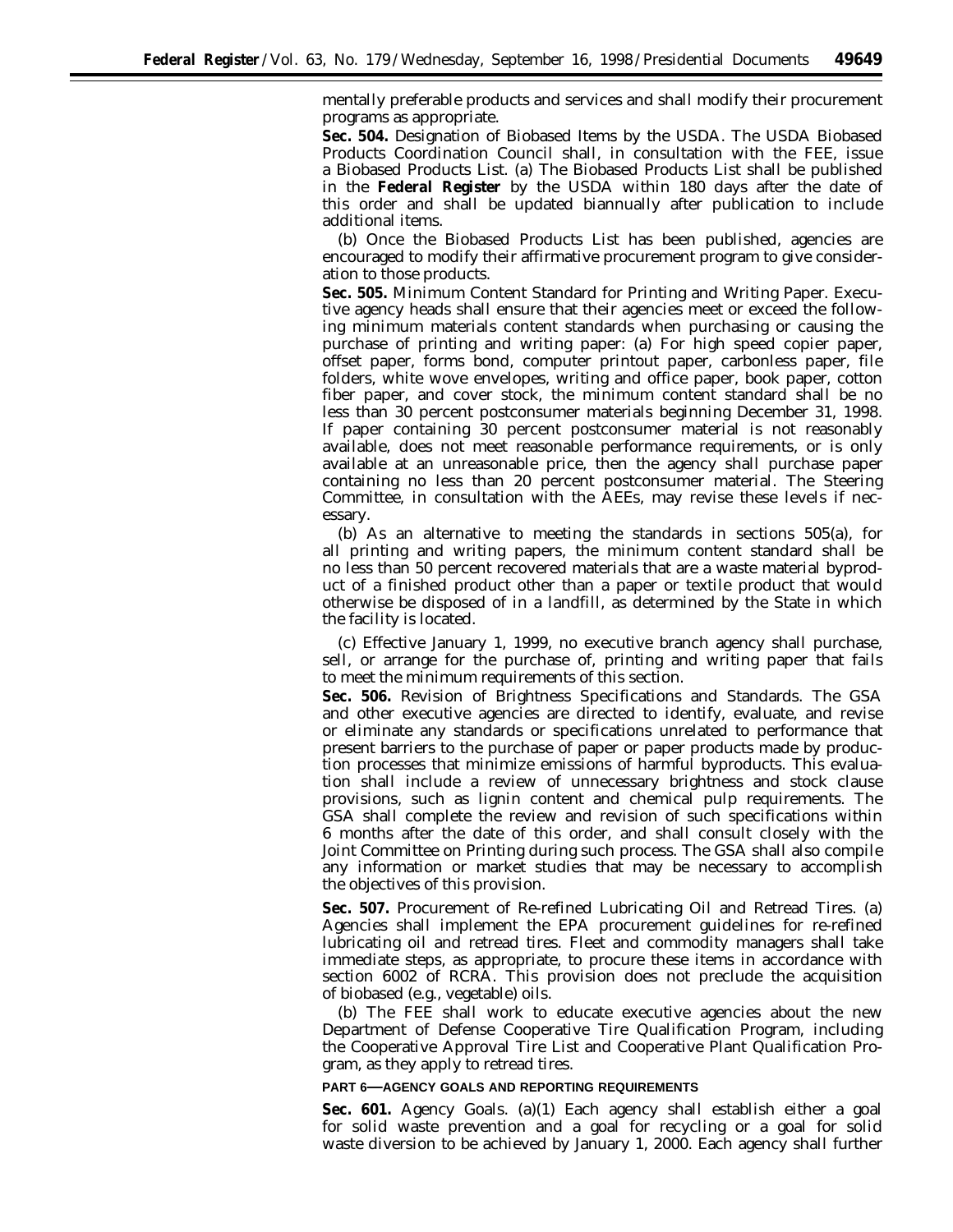ensure that the established goals include long-range goals to be achieved by the years 2005 and 2010. These goals shall be submitted to the FEE within 180 days after the date of this order. (2) In addition to white paper, mixed paper/cardboard, aluminum, plastic, and glass, agencies should incorporate into their recycling programs efforts to recycle, reuse, or refurbish pallets and collect toner cartridges for remanufacturing. Agencies should also include programs to reduce or recycle, as appropriate, batteries, scrap metal, and fluorescent lamps and ballasts.

(b) Agencies shall set goals to increase the procurement of products that are made with recovered materials, in order to maximize the number of recycled products purchased, relative to non-recycled alternatives.

(c) Each agency shall set a goal for increasing the use of environmentally preferable products and services for those products and services for which the agency has completed a pilot program.

(d) Agencies are encouraged to incorporate into their Government Performance Results Act annual performance plans the goals listed in subsections (a), (b), and (c) above, starting with the submittal to the Office of Management and Budget of the plan accompanying the FY 2001 budget.

(e) Progress on attaining these goals should be reported by the agencies to the FEE for the biennial report specified in section  $302(a)(2)$  of this order.

## **PART 7—APPLICABILITY AND OTHER REQUIREMENTS**

**Sec. 701.** Contractor Applicability. Contracts that provide for contractor operation of a Government-owned or -leased facility and/or contracts that provide for contractor or other support services at Government-owned or -operated facilities awarded by executive agencies after the date of this order, shall include provisions that obligate the contractor to comply with the requirements of this order within the scope of its operations.

**Sec. 702.** Real Property Acquisition and Management. Within 90 days after the date of this order, and to the extent permitted by law and where economically feasible, executive agencies shall ensure compliance with the provisions of this order in the acquisition and management of Federally owned and leased space. The GSA and other executive agencies shall also include environmental and recycling provisions in the acquisition and management of all leased space and in the construction of new Federal buildings.

**Sec. 703.** Retention of Funds. (a) The Administrator of General Services shall continue with the program that retains for the agencies the proceeds from the sale of materials recovered through recycling or waste prevention programs and specifying the eligibility requirements for the materials being recycled.

(b) Agencies in non-GSA managed facilities, to the extent permitted by law, should develop a plan to retain the proceeds from the sale of materials recovered through recycling or waste prevention programs.

**Sec. 704.** Model Facility Programs. Each executive agency shall establish a model demonstration program incorporating some or all of the following elements as appropriate. Agencies are encouraged to demonstrate and test new and innovative approaches such as incorporating environmentally preferable and bio-based products; increasing the quantity and types of products containing recovered materials; expanding collection programs; implementing source reduction programs; composting organic materials when feasible; and exploring public/private partnerships to develop markets for recovered materials.

**Sec. 705.** Recycling Programs. (a)(1) Each executive agency that has not already done so shall initiate a program to promote cost-effective waste prevention and recycling of reusable materials in all of its facilities. The recycling programs implemented pursuant to this section must be compatible with applicable State and local recycling requirements.